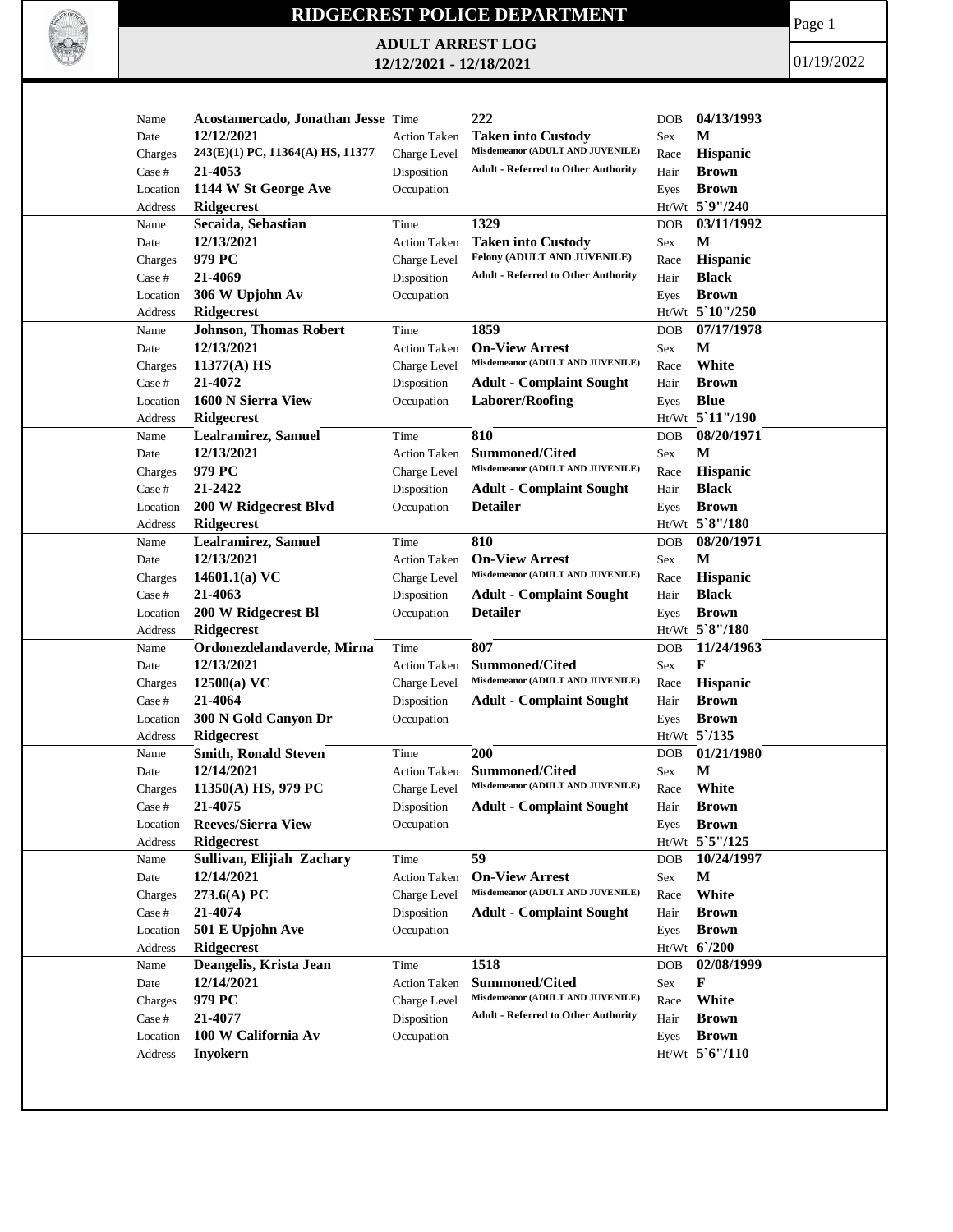## **ADULT ARREST LOG for 12/12/2021 - 12/18/2021 Page 2**

| Name                | Cabrera, Peter Paul                          | Time                        | 2352                                                          | DOB          | 02/18/1986                     |
|---------------------|----------------------------------------------|-----------------------------|---------------------------------------------------------------|--------------|--------------------------------|
| Date                | 12/14/2021                                   | <b>Action Taken</b>         | <b>Taken into Custody</b><br>Felony (ADULT AND JUVENILE)      | Sex          | M                              |
| Charges             | 245(A)(1) PC, 246.3(B) PC, 273.6             | Charge Level                |                                                               | Race         | Hispanic                       |
| Case #              | 21-4080                                      | Disposition                 | <b>Adult - Complaint Sought</b>                               | Hair         | <b>Black</b>                   |
| Location            | 415 W Ridgecrest Bl #32                      | Occupation                  | Construction                                                  | Eyes         | <b>Brown</b>                   |
| Address             | Ridgecrest                                   |                             |                                                               |              | Ht/Wt 61"/180                  |
| Name                | <b>Blackshaw, Brian George</b><br>12/15/2021 | Time                        | 1720                                                          | <b>DOB</b>   | 10/20/1964<br>М                |
| Date                | 273.6(A) PC                                  | <b>Action Taken</b>         | <b>Taken into Custody</b><br>Misdemeanor (ADULT AND JUVENILE) | Sex          | White                          |
| Charges<br>Case #   | 21-4083                                      | Charge Level<br>Disposition | <b>Adult - Complaint Sought</b>                               | Race<br>Hair | <b>Blonde</b>                  |
| Location            | 100 W California Av                          | Occupation                  |                                                               | Eyes         | <b>Blue</b>                    |
| Address             | Ridgecrest                                   |                             |                                                               |              | Ht/Wt 5'6"/200                 |
| Name                | <b>Cawdrey, Tracy Elwood</b>                 | Time                        | 2253                                                          | DOB          | 10/20/1960                     |
| Date                | 12/15/2021                                   | <b>Action Taken</b>         | <b>Summoned/Cited</b>                                         | Sex          | F                              |
| Charges             | 979 PC                                       | Charge Level                | Misdemeanor (ADULT AND JUVENILE)                              | Race         | White                          |
| Case #              | 21-4091                                      | Disposition                 | <b>Adult - Complaint Sought</b>                               | Hair         | Gray                           |
| Location            | 900 E Bowman Rd                              | Occupation                  |                                                               | Eyes         | <b>Blue</b>                    |
| Address             | <b>Ridgecrest</b>                            |                             |                                                               |              | Ht/Wt 5`5"/165                 |
| Name                | <b>Connors, Rodney Aaron Jr</b>              | Time                        | 2300                                                          | DOB          | 06/04/1982                     |
| Date                | 12/15/2021                                   | <b>Action Taken</b>         | <b>On-View Arrest</b>                                         | Sex          | M                              |
| Charges             | $14601(a)$ VC                                | Charge Level                | Misdemeanor (ADULT AND JUVENILE)                              | Race         | <b>Black</b>                   |
| Case #              | 21-4088                                      | Disposition                 | <b>Adult - Complaint Sought</b>                               | Hair         | <b>Black</b>                   |
| Location            | 200 S Downs St                               | Occupation                  | Laborer                                                       | Eyes         | <b>Brown</b>                   |
| Address             | Ridgecrest                                   |                             |                                                               |              | Ht/Wt 6'4"/300                 |
| Name                | <b>Meldahl, Tina Marie</b>                   | Time                        | 2235                                                          | <b>DOB</b>   | 05/23/1971                     |
| Date                | 12/15/2021                                   | <b>Action Taken</b>         | <b>Summoned/Cited</b>                                         | Sex          | F                              |
| Charges             | 16028(a) VC, 4000(a)(1) VC                   | Charge Level                | <b>Infraction</b>                                             | Race         | White                          |
| Case #              | 21-4090                                      | Disposition                 | <b>Adult - Complaint Sought</b>                               | Hair         | <b>Brown</b>                   |
| Location            | 100 N Balsam St                              | Occupation                  |                                                               | Eyes         | <b>Blue</b>                    |
| Address             | Ridgecrest                                   |                             |                                                               |              | Ht/Wt 5'4"/135                 |
| Name                | Scott, Vanessa Marie                         | Time                        | 2019                                                          | <b>DOB</b>   | 10/03/1974                     |
| Date                | 12/15/2021                                   | <b>Action Taken</b>         | <b>On-View Arrest</b><br>Misdemeanor (ADULT AND JUVENILE)     | Sex          | F                              |
| Charges             | $12500(a)$ VC, $22450(a)$ VC<br>21-4089      | Charge Level                |                                                               | Race         | <b>Black</b>                   |
| Case #              |                                              | Disposition                 | <b>Adult - Complaint Sought</b>                               | Hair         | <b>Red</b><br><b>Brown</b>     |
| Location            | W Upjohn Ave/S Norma St<br><b>Ridgecrest</b> | Occupation                  | <b>Unemployed</b>                                             | Eyes         | Ht/Wt 5'7"/160                 |
| Address<br>Name     | <b>Carter, Devin Ray</b>                     | Time                        | $\mathbf{1}$                                                  | DOB          | 01/19/1999                     |
| Date                | 12/16/2021                                   | <b>Action Taken</b>         | <b>Taken into Custody</b>                                     | Sex          | $\mathbf M$                    |
| Charges             | 23153(A) VC, 23152(A) VC, 16028(             | Charge Level                | <b>Felony (ADULT AND JUVENILE)</b>                            | Race         | White                          |
| Case #              | 21-4092                                      | Disposition                 | <b>Adult - Complaint Sought</b>                               | Hair         | <b>Blonde</b>                  |
| Location            | W Upjohn Ave/S China Lake Bl Occupation      |                             |                                                               | Eyes         | <b>Blue</b>                    |
| Address             | Ridgecrest                                   |                             |                                                               |              | Ht/Wt 5`8"/121                 |
| Name                | Plummer, Aca Eugene                          | Time                        | 946                                                           | <b>DOB</b>   | 07/25/1982                     |
| Date                | 12/16/2021                                   | <b>Action Taken</b>         | <b>Taken into Custody</b>                                     | Sex          | M                              |
| Charges             | 11364(A) HS, 148(A)(1) PC, 979 P             | Charge Level                | Misdemeanor (ADULT AND JUVENILE)                              | Race         | White                          |
|                     |                                              |                             |                                                               |              |                                |
| Case #              | 21-4096                                      | Disposition                 | <b>Adult - Referred to Other Authority</b>                    | Hair         | <b>Brown</b>                   |
| Location            | 113 W Felspar Ave                            | Occupation                  | <b>Unemployed</b>                                             | Eyes         | <b>Blue</b>                    |
| Address             | <b>Mammoth Lakes</b>                         |                             |                                                               |              | Ht/Wt 5 11"/175                |
| Name                | <b>Martinez, Adrian Paul</b>                 | Time                        | 1055                                                          | <b>DOB</b>   | 01/23/1983                     |
| Date                | 12/16/2021                                   | <b>Action Taken</b>         | <b>Taken into Custody</b>                                     | Sex          | M                              |
| Charges             | $148(A)(1)$ PC                               | Charge Level                | Misdemeanor (ADULT AND JUVENILE)                              | Race         | Hispanic                       |
| Case #              | 21-4098                                      | Disposition                 | <b>Adult - Complaint Sought</b>                               | Hair         | <b>Black</b>                   |
| Location            | 1081 N China Lake Bl                         | Occupation                  |                                                               | Eyes         | <b>Brown</b>                   |
| Address             | Anaheim                                      |                             |                                                               |              | Ht/Wt 5`9"/190                 |
| Name                | <b>Martinez, Adrian Paul</b>                 | Time                        | 1055                                                          | <b>DOB</b>   | 01/23/1983                     |
| Date                | 12/16/2021                                   | <b>Action Taken</b>         | <b>On-View Arrest</b>                                         | Sex          | $\mathbf M$                    |
| Charges             | 243(E)(1) PC                                 | Charge Level                | Misdemeanor (ADULT AND JUVENILE)                              | Race         | Hispanic                       |
| Case #              | 21-4095                                      | Disposition                 | <b>Adult - Complaint Sought</b>                               | Hair         | <b>Black</b>                   |
| Location<br>Address | 1081 N China Lake Bl<br>Anaheim              | Occupation                  |                                                               | Eyes         | <b>Brown</b><br>Ht/Wt_5`9"/190 |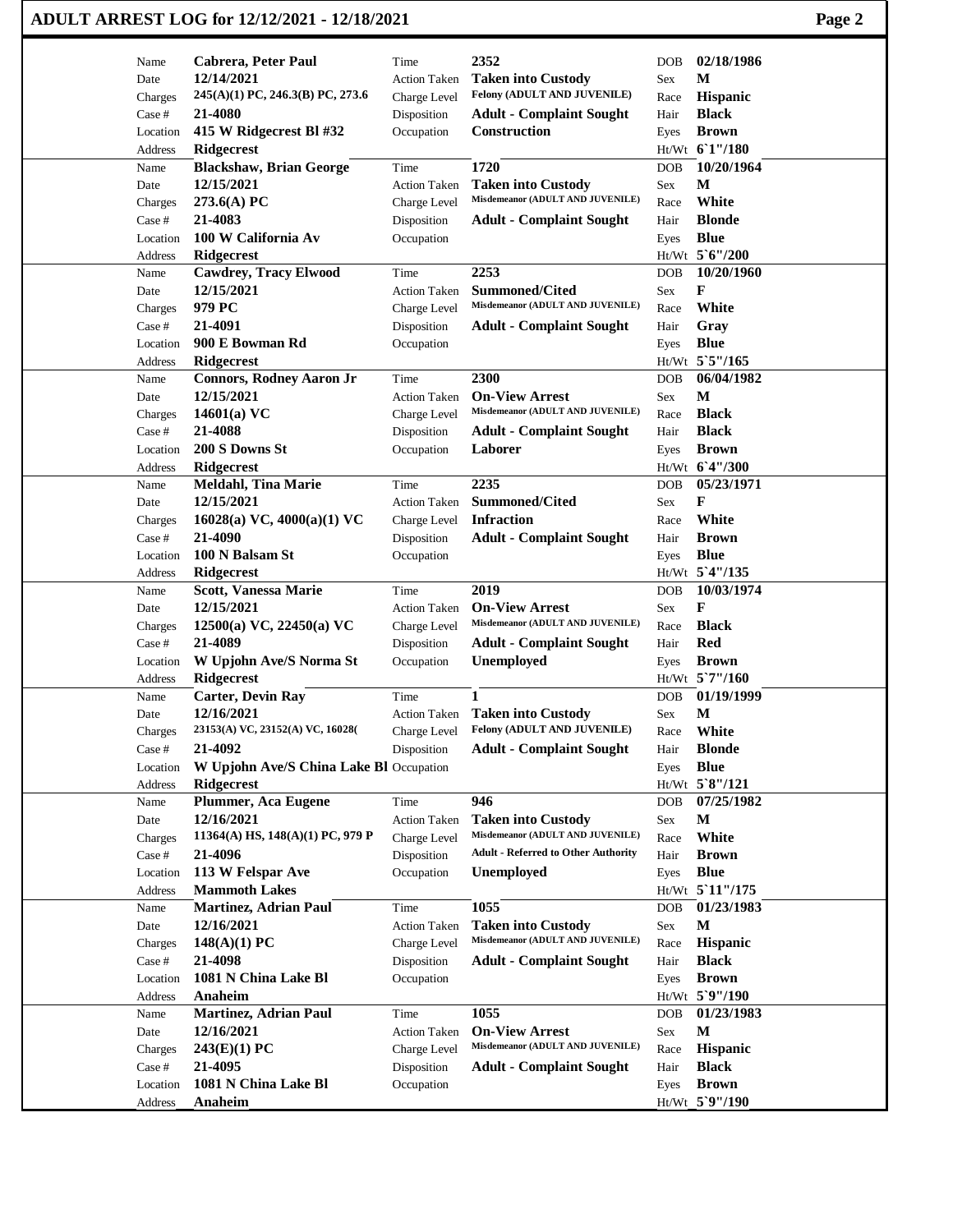| Name<br>Date<br>Charges<br>Case #<br>Location | <b>Colburn, David Paul</b><br>12/16/2021 | Time<br><b>Action Taken</b> | 2056                                       | <b>DOB</b> | 04/25/1968             |  |
|-----------------------------------------------|------------------------------------------|-----------------------------|--------------------------------------------|------------|------------------------|--|
|                                               |                                          |                             |                                            |            |                        |  |
|                                               |                                          |                             | <b>Taken into Custody</b>                  | Sex        | М                      |  |
|                                               | 368(D)(1) PC, 503 PC                     | Charge Level                | Felony (ADULT AND JUVENILE)                | Race       | White                  |  |
|                                               | 21-4102                                  | Disposition                 | <b>Adult - Referred to Other Authority</b> | Hair       | Gray                   |  |
|                                               | 1301 N Norma St                          | Occupation                  |                                            | Eyes       | <b>Brown</b>           |  |
| Address                                       | <b>Ridgecrest</b>                        |                             |                                            |            | Ht/Wt 5`9"/190         |  |
| Name                                          | <b>Colburn, David Paul</b>               | Time                        | 1836                                       | <b>DOB</b> | 04/25/1968             |  |
| Date                                          | 12/16/2021                               | <b>Action Taken</b>         | <b>Taken into Custody</b>                  | Sex        | М                      |  |
| Charges                                       | 11377(A) HS, 11364(A) HS, 979 PC         | Charge Level                | Felony (ADULT AND JUVENILE)                | Race       | White                  |  |
| Case #                                        | 21-4101                                  | Disposition                 | <b>Adult - Referred to Other Authority</b> | Hair       | Gray                   |  |
| Location                                      | 1301 N Norma St                          | Occupation                  |                                            | Eyes       | <b>Brown</b>           |  |
| Address                                       | Ridgecrest                               |                             |                                            |            | Ht/Wt 5`9"/190         |  |
| Name                                          | <b>Cortez, Marie Antoinette</b>          | Time                        | 954                                        | <b>DOB</b> | 12/23/1971             |  |
| Date                                          | 12/16/2021                               | <b>Action Taken</b>         | <b>Summoned/Cited</b>                      | <b>Sex</b> | F                      |  |
| Charges                                       | <b>Outside Warr. - M</b>                 | Charge Level                | Misdemeanor (ADULT AND JUVENILE)           | Race       | <b>Hispanic</b>        |  |
| Case #                                        | 21-4097                                  | Disposition                 | <b>Adult - Referred to Other Authority</b> | Hair       | <b>Black</b>           |  |
| Location                                      | 900 N China Lake Bl                      | Occupation                  |                                            | Eyes       | <b>Brown</b>           |  |
| Address                                       | <b>Buena Park</b>                        |                             |                                            |            | Ht/Wt 5`2"/120         |  |
| Name                                          | <b>Stephenson, Nacona Mae</b>            | Time                        | 550                                        | <b>DOB</b> | 01/27/1980             |  |
| Date                                          | 12/17/2021                               | <b>Action Taken</b>         | <b>Summoned/Cited</b>                      | Sex        | F                      |  |
| Charges                                       | 979 PC                                   | Charge Level                | Misdemeanor (ADULT AND JUVENILE)           | Race       | <b>American Indian</b> |  |
| Case #                                        | 21-4106                                  | Disposition                 | <b>Adult - Complaint Sought</b>            | Hair       | <b>Black</b>           |  |
| Location                                      | 851 W Upjohn Av                          | Occupation                  |                                            | Eyes       | <b>Brown</b>           |  |
| Address                                       | <b>Cane Brake</b>                        |                             |                                            |            | Ht/Wt 5'6"/120         |  |
| Name                                          | Parent, Daniel Anthony                   | Time                        | 1205                                       | <b>DOB</b> | 04/27/1977             |  |
| Date                                          | 12/17/2021                               | <b>Action Taken</b>         | <b>Summoned/Cited</b>                      | <b>Sex</b> | М                      |  |
| Charges                                       | 979 PC                                   | Charge Level                | Misdemeanor (ADULT AND JUVENILE)           | Race       | White                  |  |
| Case #                                        | 21-4111                                  | Disposition                 | <b>Adult - Complaint Sought</b>            | Hair       | <b>Brown</b>           |  |
| Location                                      | 100 W California Av                      | Occupation                  | Laborer                                    | Eyes       | <b>Hazel</b>           |  |
| Address                                       | <b>Inyokern</b>                          |                             |                                            |            | Ht/Wt 5'7"/200         |  |
| Name                                          | Soulsburg, Jeffrey Dean Jr               | Time                        | 1358                                       | <b>DOB</b> | 03/20/1992             |  |
| Date                                          | 12/17/2021                               | <b>Action Taken</b>         | Summoned/Cited                             | Sex        | M                      |  |
| Charges                                       | 979 PC                                   | Charge Level                | Misdemeanor (ADULT AND JUVENILE)           | Race       | White                  |  |
| Case #                                        | 21-4113                                  | Disposition                 | <b>Adult - Complaint Sought</b>            | Hair       | <b>Brown</b>           |  |
| Location                                      | 100 W California Av                      | Occupation                  |                                            |            | <b>Blue</b>            |  |
|                                               |                                          |                             |                                            | Eyes       | Ht/Wt 5`10"/155        |  |
| Address                                       | Ridgecrest<br>Cocuzza, Mychal Keith      | Time                        | 924                                        |            | 05/14/1990             |  |
| Name                                          | 12/17/2021                               |                             | <b>On-View Arrest</b>                      | <b>DOB</b> | $\mathbf M$            |  |
| Date                                          |                                          | Action Taken                | Misdemeanor (ADULT AND JUVENILE)           | Sex        |                        |  |
| Charges                                       | 979 PC                                   | Charge Level                |                                            | Race       | White                  |  |
| Case #                                        | 21-4109                                  | Disposition                 | <b>Adult - Complaint Sought</b>            | Hair       | <b>Blonde</b>          |  |
| Location                                      | 137 S Sunland Sr                         | Occupation                  | Unemployed                                 | Eyes       | <b>Hazel</b>           |  |
| Address                                       | <b>Ridgecrest</b>                        |                             |                                            |            | Ht/Wt 6'3"/210         |  |
| Name                                          | Quesenberry, Jason Kyle                  | Time                        | 747                                        | <b>DOB</b> | 12/24/1981             |  |
| Date                                          | 12/17/2021                               | <b>Action Taken</b>         | <b>Summoned/Cited</b>                      | Sex        | M                      |  |
| Charges                                       | 979 PC                                   | Charge Level                | Misdemeanor (ADULT AND JUVENILE)           | Race       | White                  |  |
| Case #                                        | 21-4108                                  | Disposition                 | <b>Adult - Complaint Sought</b>            | Hair       | <b>Brown</b>           |  |
| Location                                      | 300 E French                             | Occupation                  |                                            | Eyes       | <b>Brown</b>           |  |
| Address                                       | <b>Inyokern</b>                          |                             |                                            |            | Ht/Wt 63"/250          |  |
| Name                                          | <b>Colburn, David Paul</b>               | Time                        | 1916                                       | <b>DOB</b> | 04/25/1968             |  |
| Date                                          | 12/17/2021                               | <b>Action Taken</b>         | <b>Taken into Custody</b>                  | Sex        | $\mathbf M$            |  |
| Charges                                       | 979 PC                                   | Charge Level                | Misdemeanor (ADULT AND JUVENILE)           | Race       | White                  |  |
| Case #                                        | 21-2548                                  | Disposition                 | <b>Adult - Referred to Other Authority</b> | Hair       | Gray                   |  |
| Location                                      | 1301 N Norma St                          | Occupation                  |                                            | Eyes       | <b>Brown</b>           |  |
| Address                                       | <b>Ridgecrest</b>                        |                             |                                            |            | Ht/Wt 5`9"/190         |  |
| Name                                          | <b>Burris, Joseph Leroy</b>              | Time                        | 1542                                       | <b>DOB</b> | 07/01/1971             |  |
| Date                                          | 12/17/2021                               | Action Taken                | <b>Summoned/Cited</b>                      | Sex        | $\mathbf M$            |  |
| Charges                                       | 979 PC                                   | Charge Level                | Misdemeanor (ADULT AND JUVENILE)           | Race       | White                  |  |
| Case #                                        | 21-1952                                  | Disposition                 | <b>Adult - Complaint Sought</b>            | Hair       | <b>Red</b>             |  |
| Location                                      | N Downs St/W Drummond Av Occupation      |                             | Unemployed                                 | Eyes       | <b>Blue</b>            |  |